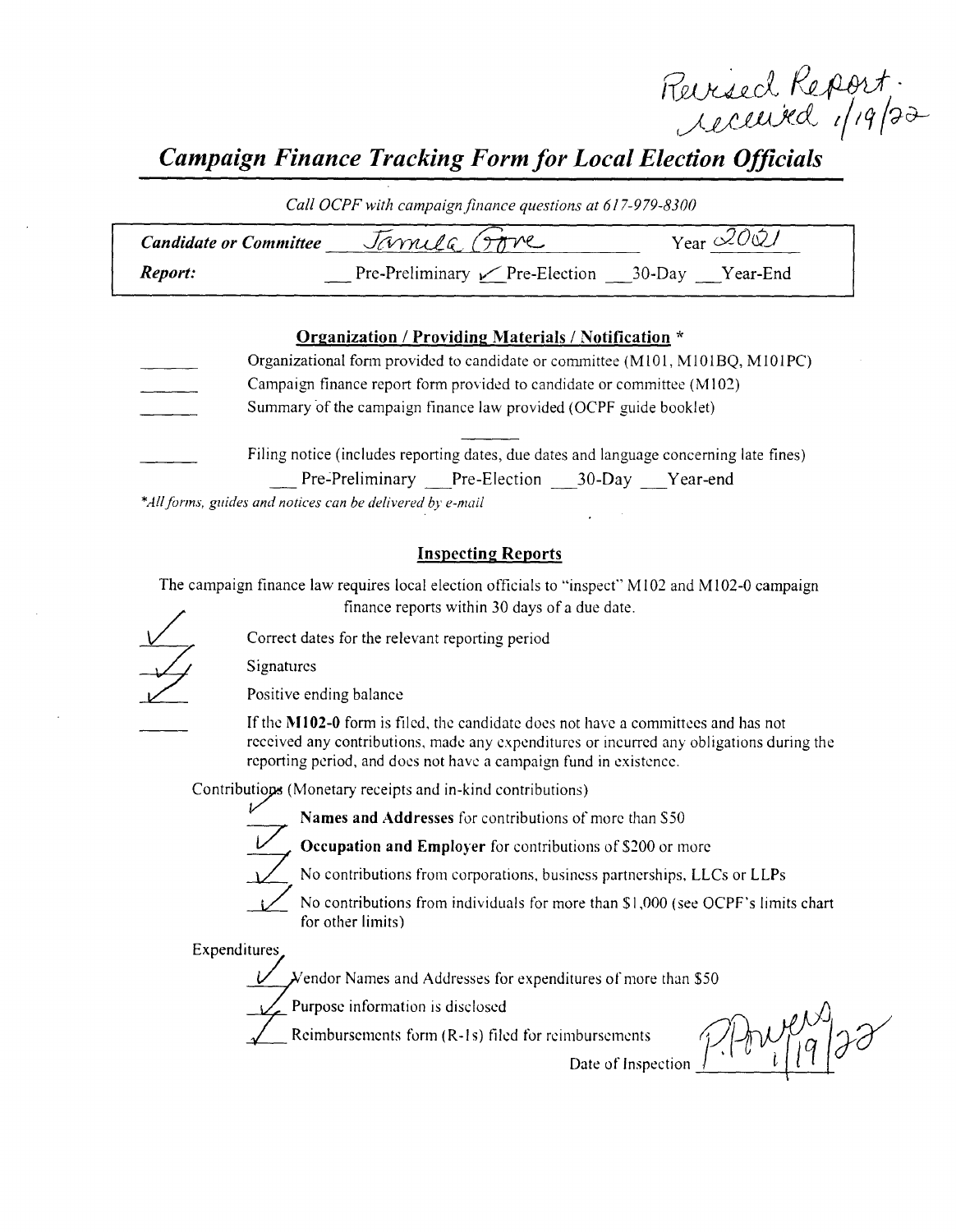$\sim 10^6$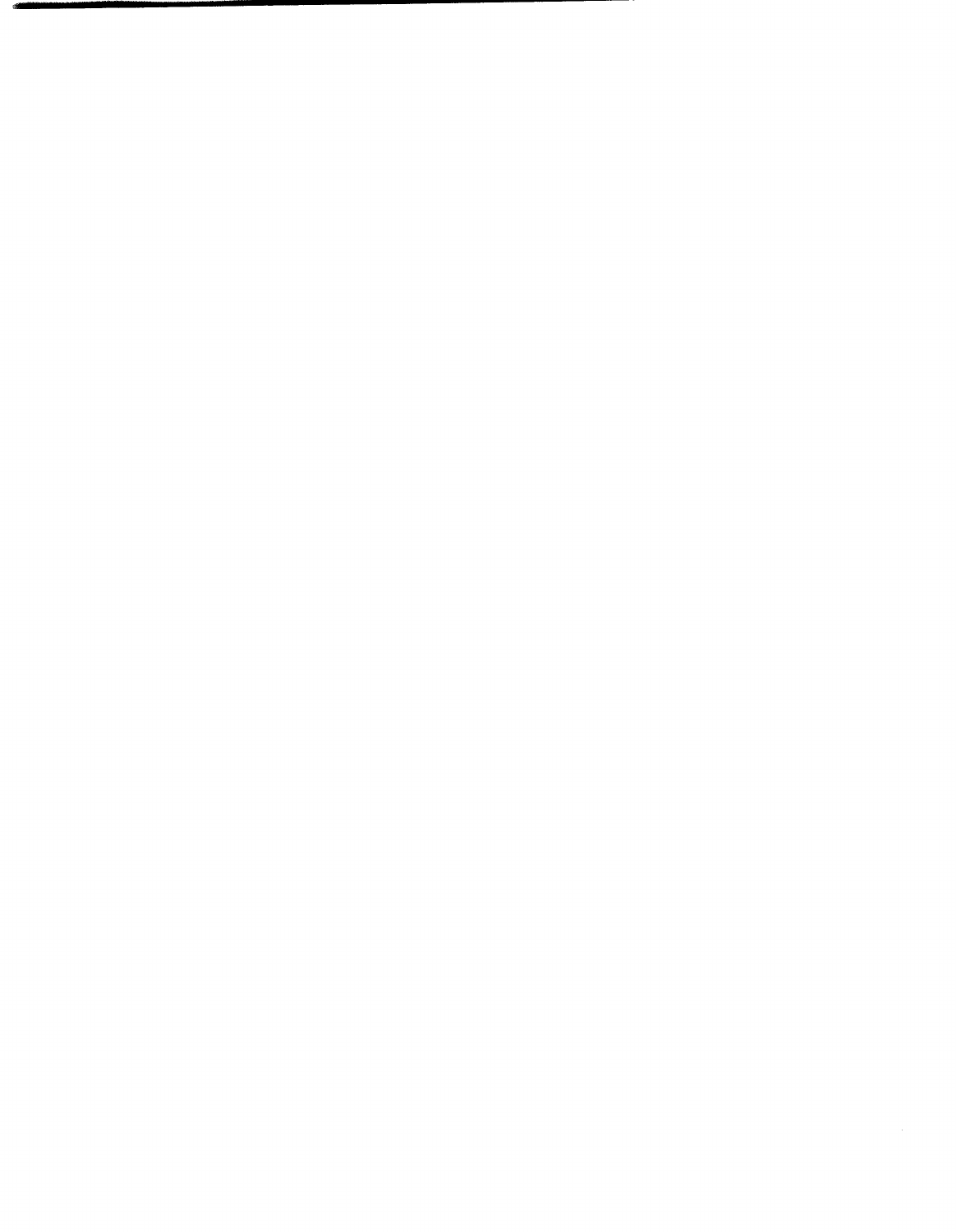| Commonwealth<br>of Massachusetts<br>File with City or Town Clerk or Election Commission       | IVIUnicipal Form<br>Office of Campaign and Political Fi. <sup>For</sup> the period 9/12/2021 - 10/15/2021<br>The report filed on<br>Algoes the previous report.<br>10/25/2020 por |
|-----------------------------------------------------------------------------------------------|-----------------------------------------------------------------------------------------------------------------------------------------------------------------------------------|
| <b>Report Being Amended:</b><br>Year:<br>2021                                                 | Reporting Period: Beginning Date: 4/12/21<br><b>Ending Date:</b>                                                                                                                  |
|                                                                                               | 0 15 2                                                                                                                                                                            |
| 8th day preceding preliminary<br>$\boxtimes$ 8th day preceding election                       | $\Box$ 30 day after election<br>$\Box$ dissolution<br>$\Box$ year-end report                                                                                                      |
|                                                                                               |                                                                                                                                                                                   |
| Tamila gove<br>Candidate Full Name (if applicable)                                            | gore Committee                                                                                                                                                                    |
|                                                                                               | Oone M. Coy                                                                                                                                                                       |
| 5/ Village Hill Rd. #30/<br>Northampton Residential Address MA 0/060<br>At Large City Comment | Name of Committee Treasurer                                                                                                                                                       |
|                                                                                               | Venturers Field Rd. Northempton<br>Committee Mailing Address                                                                                                                      |
|                                                                                               |                                                                                                                                                                                   |
| Jamila.gore@gmail.com<br>E-mail.                                                              | E-mail.<br>Ournin @ gmail. com                                                                                                                                                    |
| Phone # (optional):                                                                           | Phone # (optional):                                                                                                                                                               |
|                                                                                               | <b>SUMMARY BALANCE INFORMATION:</b>                                                                                                                                               |
| Line 1: Ending Balance from previous report                                                   | 6459.75                                                                                                                                                                           |
| Line 2: Total receipts this period                                                            | 4633.66                                                                                                                                                                           |
| Line 3: Subtotal                                                                              |                                                                                                                                                                                   |
| Line 4: Total expenditures this period                                                        | 5295.56                                                                                                                                                                           |
| Line 5: Ending Balance                                                                        | 5797.85                                                                                                                                                                           |
| Line 6: Total in-kind contributions this period                                               | 696.00                                                                                                                                                                            |
| Line 7: Total (all) outstanding liabilities                                                   | V<br>ĵ                                                                                                                                                                            |
|                                                                                               | Line 8: Name of bank(s) used: $Florane$ $\mathcal{B}$ an $\kappa$                                                                                                                 |
|                                                                                               |                                                                                                                                                                                   |
|                                                                                               | . .22<br>UAE<br>The original filing of the above-referenced campaign finance report is being amended for the following reason(s):                                                 |
|                                                                                               |                                                                                                                                                                                   |
|                                                                                               | -<br>イヤイベ FSKS SPEICE<br>シンピング - アカルゲ SPSの<br>Balance from previous report Changed<br>Slight adjustments in receipts and expenditures                                             |
|                                                                                               |                                                                                                                                                                                   |
|                                                                                               |                                                                                                                                                                                   |
|                                                                                               |                                                                                                                                                                                   |
|                                                                                               |                                                                                                                                                                                   |
|                                                                                               |                                                                                                                                                                                   |
|                                                                                               |                                                                                                                                                                                   |
|                                                                                               |                                                                                                                                                                                   |
|                                                                                               |                                                                                                                                                                                   |
|                                                                                               |                                                                                                                                                                                   |
|                                                                                               |                                                                                                                                                                                   |
| Signed under the penalties of perjury:                                                        | Signed under the penalties of perjury:                                                                                                                                            |

| Date: $\lfloor \frac{1}{4} \rfloor$ |  |  |
|-------------------------------------|--|--|
|                                     |  |  |

 $12$  Treasurer's signature)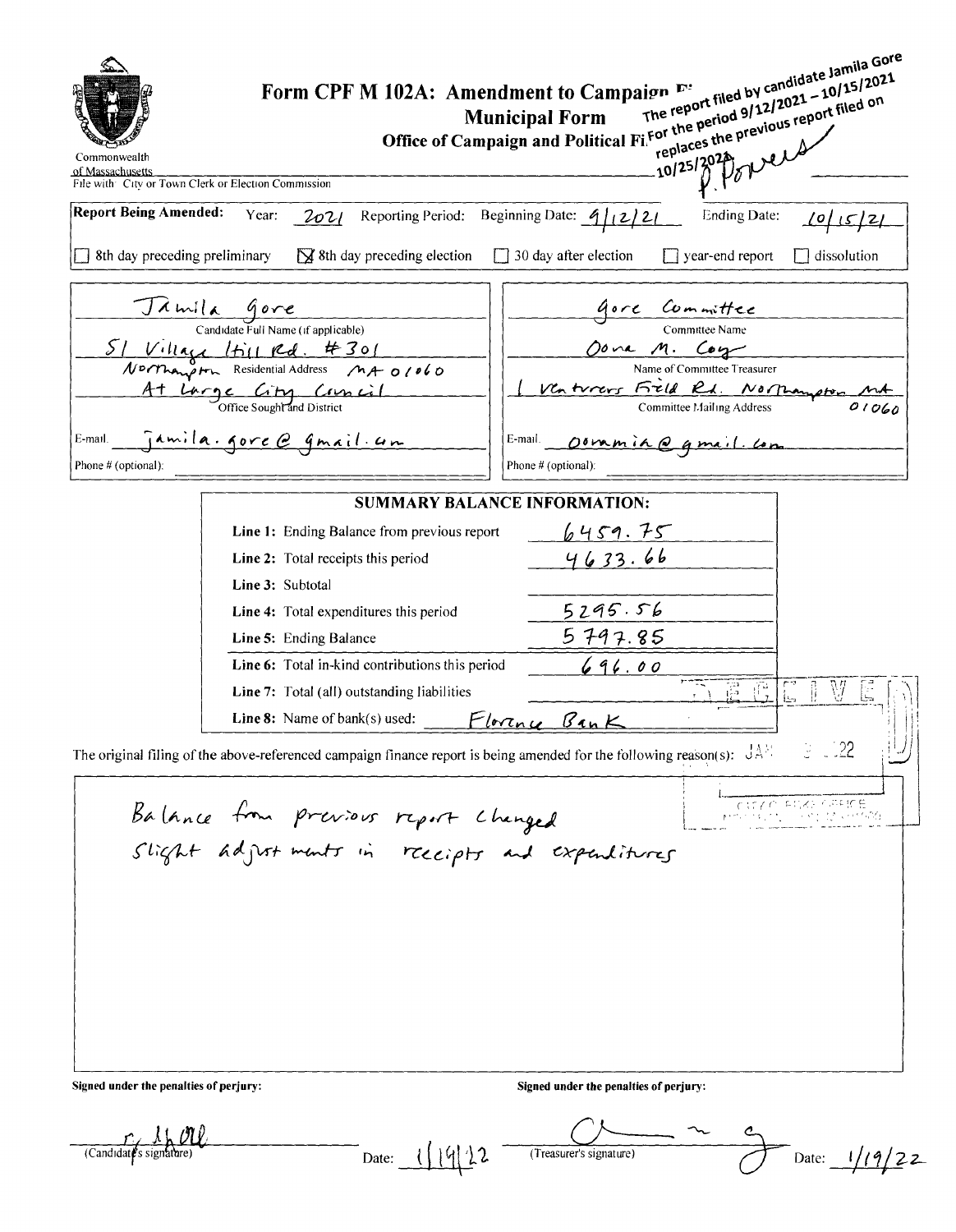$\sim 10^{-10}$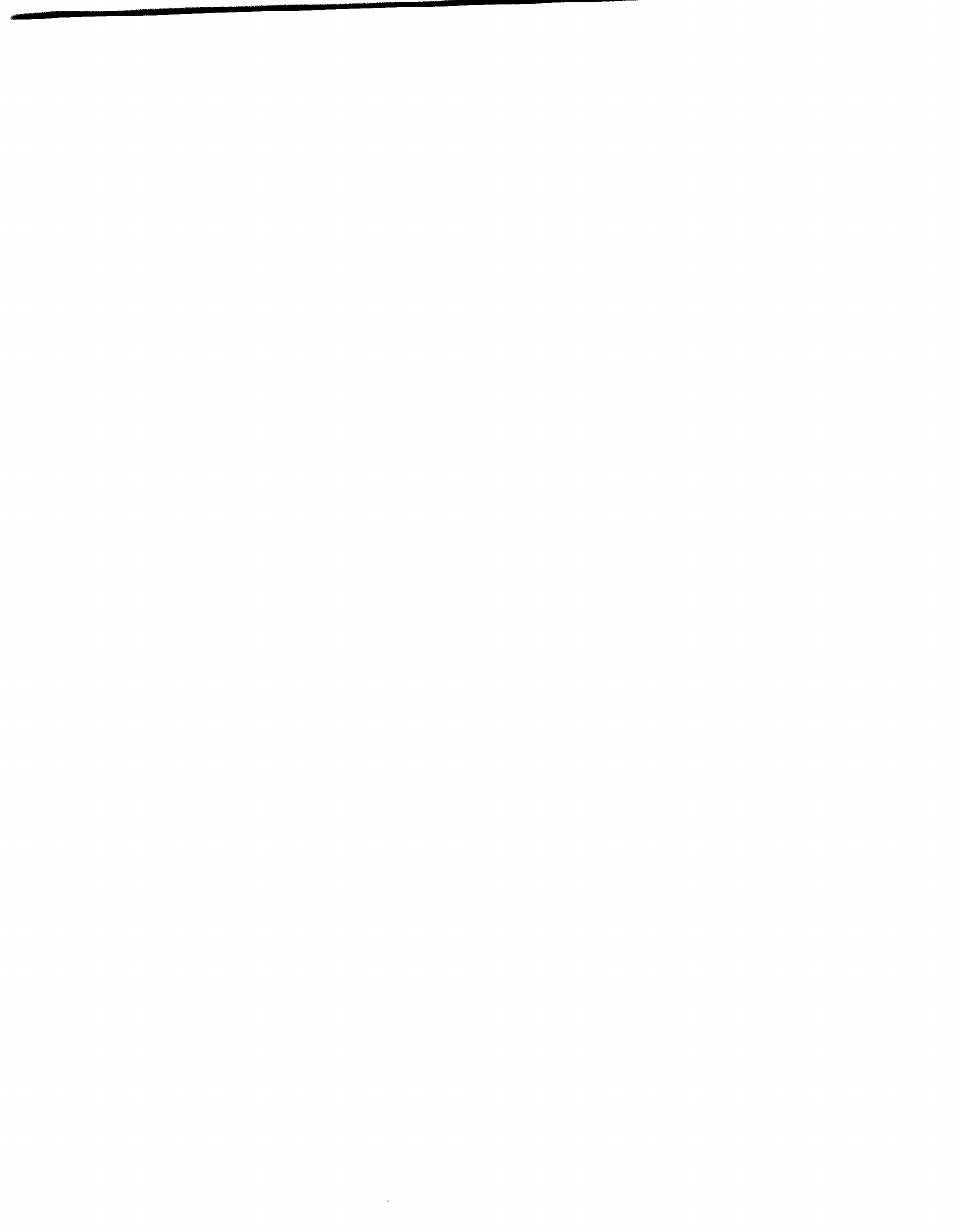

File with: Director<br>Office of Campaign and Political Finance<br>One Ashburton Place Rm. 411<br>(617) 979-8300<br>(617) 979-8300

Form CPF <sup>M</sup> 102: Campaign Finance Report

of Massachusetts Office of Campaign and Political Finance

CPF ID# 17723

٠Ô

Reporting Period: Beginning: 9/ 12/ 2021 Ending: 10/ 15/ 2021

Type of Report: 2021 Pre-election Report

Office Sought/ District<br>51 Village Hill Road, #301

Northampton, MA 01060 Residential Address

| Gore, Jamila                                     | <b>Gore Committee</b>                                          |  |
|--------------------------------------------------|----------------------------------------------------------------|--|
| Full Name of Candidate                           | Committee Name                                                 |  |
| Municipal, Local Filer                           | Jessica Tanner Oona M. Coy                                     |  |
| Office Sought/ District                          | Name of Committee Treasurer                                    |  |
| Village Hill Road, #301<br>Northampton, MA 01060 | 52 Laurel Street I Ventwers Field Rd.<br>Northampton, MA 01060 |  |
| Residential Address                              | Committee Address                                              |  |

| SUMMARY BALANCE INFORMATION               |             |
|-------------------------------------------|-------------|
| Ending balance from previous report:      | \$6,459.75  |
| Total receipts this period:               | \$4,633.66  |
| Subtotal:                                 | \$11,093.41 |
| Total expenditures this period:           | \$5,295.56  |
| Ending Balance:                           | \$5,797.85  |
| Total inkind contributions this period:   | \$696.00    |
| Total out of pocket spending this period: | \$0.00      |
| Total outstanding liabilities:            | \$0.00      |
| Name of Bank Used:                        |             |

Affidavit of Committee Treasurer:

I certify that <sup>I</sup> have examined this report, including attached schedules and it is, to the best of my knowledge and belief, <sup>a</sup> true and complete statement of all campaign finance activity including all contributions, loans, receipts, expenditures, disbursements, inkind contributions and liabilities for this reporting period and represents the campaign finance activity of all persons acting under the authority or on behalf of this committee in accordance with the requirements of M.G.L. c. 55. Signed under the penalties of perjury:

theority of on  $\epsilon$ <br>
y:<br>  $\epsilon$ <br>  $\epsilon$ <br>  $\epsilon$ <br>  $\epsilon$ <br>  $\epsilon$ <br>  $\epsilon$ <br>  $\epsilon$ <br>  $\epsilon$ <br>  $\epsilon$ <br>  $\epsilon$ <br>  $\epsilon$ <br>  $\epsilon$ <br>  $\epsilon$ <br>  $\epsilon$ <br>  $\epsilon$ <br>  $\epsilon$ <br>  $\epsilon$ <br>  $\epsilon$ <br>  $\epsilon$ <br>  $\epsilon$ <br>  $\epsilon$ <br>  $\epsilon$ <br>  $\epsilon$ <br>  $\epsilon$ <br>  $\epsilon$ <br>  $\epsilon$ <br>  $\epsilon$ <br>  $\epsilon$ <br>  $\epsilon$ <br>  $\epsilon$ <br>  $\epsilon$ <br>  $\epsilon$ <br>  $\epsilon$  $22$  $\overline{\mathcal{L}}$ Treasurer's signature (in ink) **ffidavit of Candidate (check 1 box** 

Candidate with Committee and no activity independent of the committee

I certify that <sup>I</sup> have examined this report, and attached schedules and it is, to the best of my knowledge and belief, a  $\P$  true and complete statement of all campaign finance activity, of all persons acting under the authority or on behalf of this committee in accordance with the requirements of M.G.L. c. 55. I have not received any contributions, incurred any liabilities nor made any expenditures on my behalf during this reporting period.

Candidate without Committee OR candidate with independent activity filing separate report.

OI certify that <sup>I</sup> have examined this report and attached schedules and it is, to the best of my knowledge and belief, a true and complete statement of all campaign finance activity including contributions, loans, receipts, expenditures, disbursements, disbursements,

inkind contributions and liabilities for this reporting period and represents the campaign finance activity

of all persons acting under the authority or on behalf of this committee in accordance with the requirements of M.G.L. c. 55. Signed under the penalties of perjury:

| $\ell$ between $\ell$ by $\ell$ by $\ell$<br>Candidate's signature (in ink) | $_{\text{Data}}$ ///1/22 |
|-----------------------------------------------------------------------------|--------------------------|
|                                                                             |                          |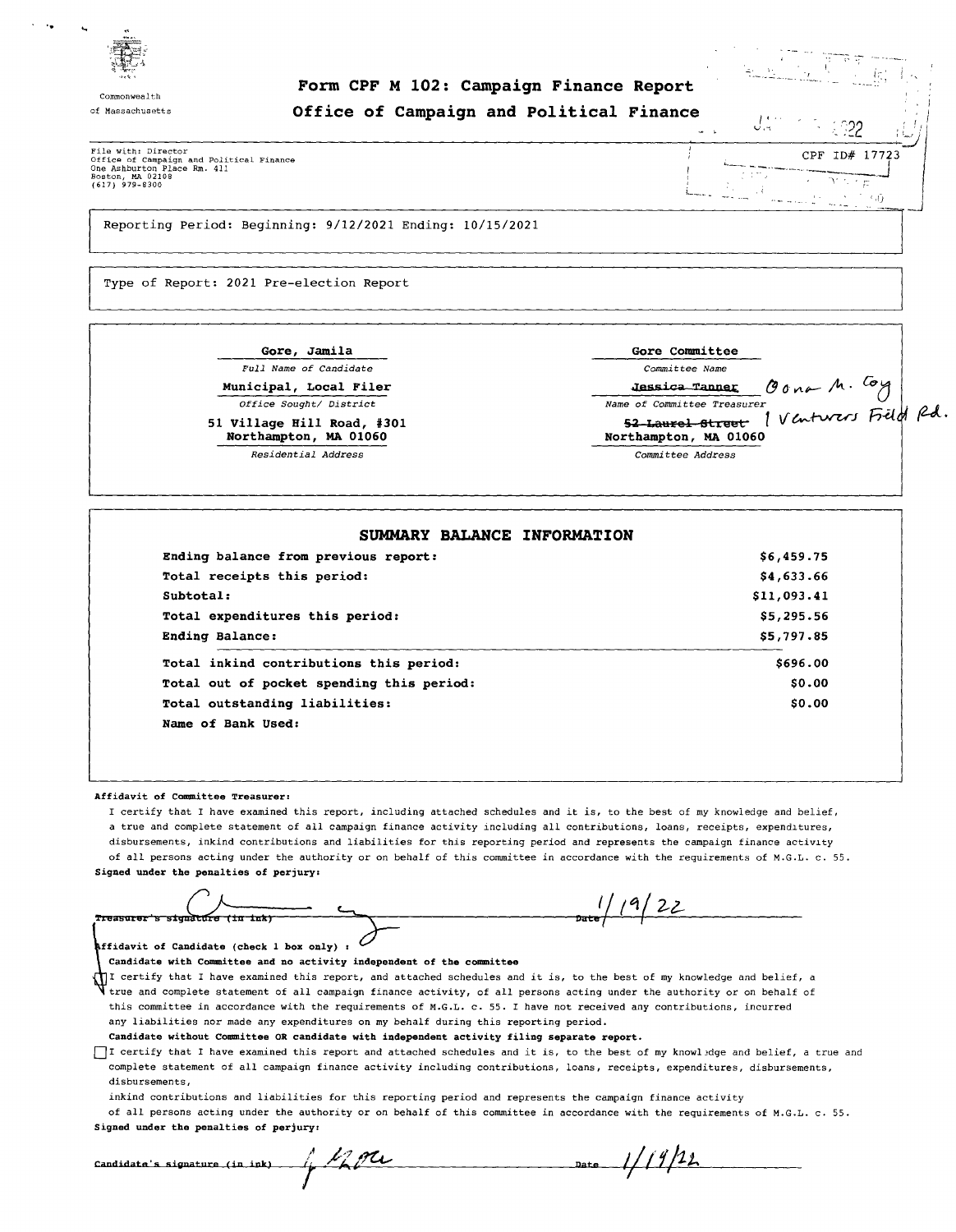### Schedule A: Receipts

 $\sigma=0$ 

M. G. L. C. 55 requires that the name and residential address be reported, in alphabetical order, for all receipts over \$50 in a calendar year. Committees must keep detailed accounts and records of all receipts, but need only<br>itemize those receipts over \$50. In addition, the occupation and employer must be reported for all persons<br>who

| Date Name and Residential Address |         | <b>Amount Occupation and Employer</b> |
|-----------------------------------|---------|---------------------------------------|
| 10/3/2021 Ayvazian, Andrea        | \$75.00 |                                       |
| 17 Columbus Ave                   |         |                                       |
| Northampton, MA 01060             |         |                                       |
| 9/21/2021 Baskin, Lisa            |         | \$100.00 Historian                    |
| P.O. Box 314 395 Audubon Road     |         | Self Employed                         |
| Leeds, MA 01053                   |         |                                       |
| 10/7/2021 Baskin, Lisa            |         | \$200.00 Historian                    |
| P.O. Box 314 395 Audubon Road     |         | Self Employed                         |
| Leeds, MA 01053                   |         |                                       |
| 10/13/2021 Bates, Beverly         |         | \$100.00 Not Employed                 |
| 206 Emerson Way                   |         | Not Employed                          |
| Florence, MA 01062                |         |                                       |
| 10/5/2021 Bender, Jenny           |         | \$25.00 Social Worker                 |
| 24 Haves Ave                      |         | CSO                                   |
| Northampton, MA 01060             |         |                                       |
| 10/5/2021 Blanchette, Madeline    |         | \$50.00 Public Defender               |
| 41 Valley Street                  |         | Self Employed                         |
| Northampton, MA 01060             |         |                                       |
| 10/7/2021 Bogdan, Margaret        |         | \$50.00 Not Employed                  |
| 1400 Fifth Ave. Apt 7e            |         |                                       |
| New York, NY 10026                |         |                                       |
| 10/9/2021 Brenneis, Sara          |         | \$50.00 Professor                     |
| 42 Franklin St                    |         | Amherst College                       |
| Northampton, MA 01060             |         |                                       |
| 10/7/2021 Brewster, Tara          |         | \$25.00 VP Business Development       |
| 67 Chestnut Street                |         | Greenfield Savings Bank               |
| Florence, MA 01062                |         |                                       |

 $\mathcal{A}$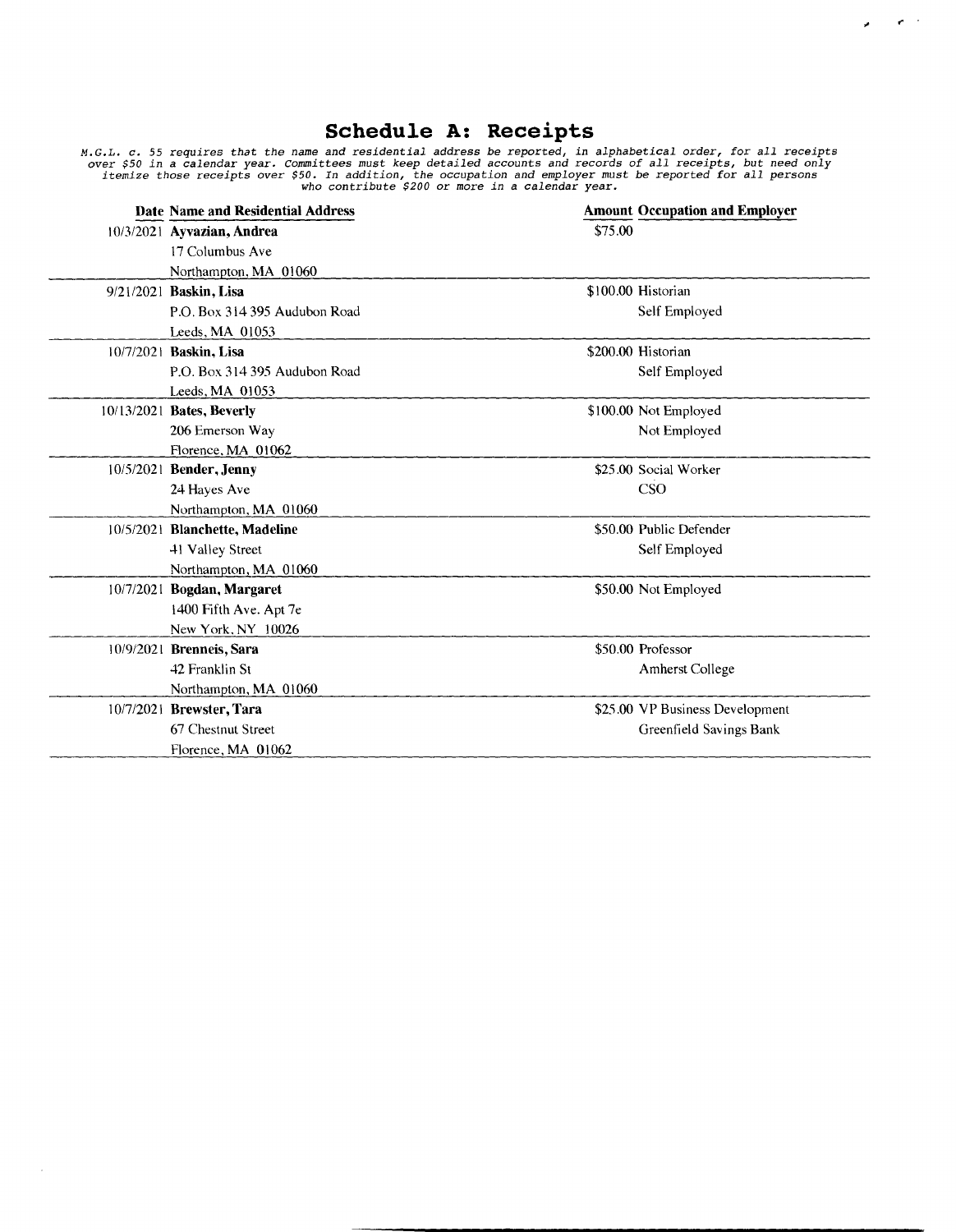| 10/15/2021 Bridgens, Paige    | \$30.00         |                                     |
|-------------------------------|-----------------|-------------------------------------|
| 12 Northern Ave.              |                 |                                     |
| Northampton, MA 01060         |                 |                                     |
| 10/8/2021 Browne, Luke        |                 | \$25.00 Scientist                   |
| 31 Graves Ave                 |                 | Yale University                     |
| Northampton, MA 01060         |                 |                                     |
| 10/2/2021 Buttenwieser, Sarah | \$125.00 Writer |                                     |
| 46 Franklin St                |                 | Self Employed                       |
| Northampton, MA 01060         |                 |                                     |
| 9/28/2021 Clark, Dylan        |                 | \$10.00 Farmers Market staff        |
| 218 Walnut Hill Rd            |                 | Red Fire Farm                       |
| Barre, MA 01005               |                 |                                     |
| 10/6/2021 Clauson, Lisa       |                 | \$100.00 Union Organizer            |
| 35 Harrison Ave               |                 | Carpenters Labor Management Program |
| Northampton, MA_01060         |                 |                                     |
| 9/20/2021 Coffin, Emily       |                 | \$25.00 Social Worker               |
| 80 Barrett St Unit D4         |                 | <b>CHD</b>                          |
| Northampton, MA 01060         |                 |                                     |
| 9/29/2021 Cohen, Adam         |                 | \$100.00 Publishing                 |
| 351 Pleasant St Pmb 222       |                 | Winning Writers Inc.                |
| Northampton, MA 01060         |                 |                                     |
| 10/13/2021 Crowley, Rachana   |                 | \$50.00 Development Manager         |
| 63 Stone Ridge Drive          |                 | The Community Builders              |
| Florence, MA 01062            |                 |                                     |
| 9/28/2021 Dembowski, Amanda   |                 | \$15.00 Speech-language pathologist |
| 128 Hillside Rd Apt 2         |                 | Compass School                      |
| Watertown, MA 02471           |                 |                                     |
| 9/17/2021 Drimmer, Candace    |                 | \$25.00 Not Employed                |
| 80 Musante Drive              |                 |                                     |
| Northampton, MA 01060         |                 |                                     |
| 10/3/2021 Elde, Kristen       | \$50.00 Editor  |                                     |
| 41 Chestnut Avenue            |                 | Girl Scouts                         |
| Leeds, MA 01053               |                 |                                     |
| 10/10/2021 Elkins, Barbara    |                 | \$100.00 Not Employed               |
| 230 Emerson Way               |                 | Not Employed                        |
| Northampton, MA 01060         |                 |                                     |
| 10/5/2021 Fabig, Diane        |                 | \$10.00 Not Employed                |
| 73 Hinckley Street            |                 |                                     |
| Florence, MA 01062            |                 |                                     |
| 10/3/2021 Foster, Karen       |                 | \$40.00 Nonprofit Director          |
| 155 Grove St.                 |                 | <b>All Out Adventures</b>           |
| Northampton, MA 01060         |                 |                                     |
| 10/7/2021 Francaes, Aimee     | \$100.00 Owner  |                                     |
| 184 Main St #4                |                 | Belly of The Beast                  |
| Northampton, MA 01060         |                 |                                     |
| 10/7/2021 Goff, Gregory       |                 | \$100.00 Stay at Home Dad           |
| 140 Williams St               |                 | Wife                                |
| Northampton, MA 01060         |                 |                                     |
| 10/9/2021 Gold, Joanne        |                 | \$25.00 Not Employed                |
| 881 Burts Pit Rd              |                 |                                     |
| Florence, MA 01062            |                 |                                     |
|                               |                 |                                     |

 $\bullet$   $\infty$  .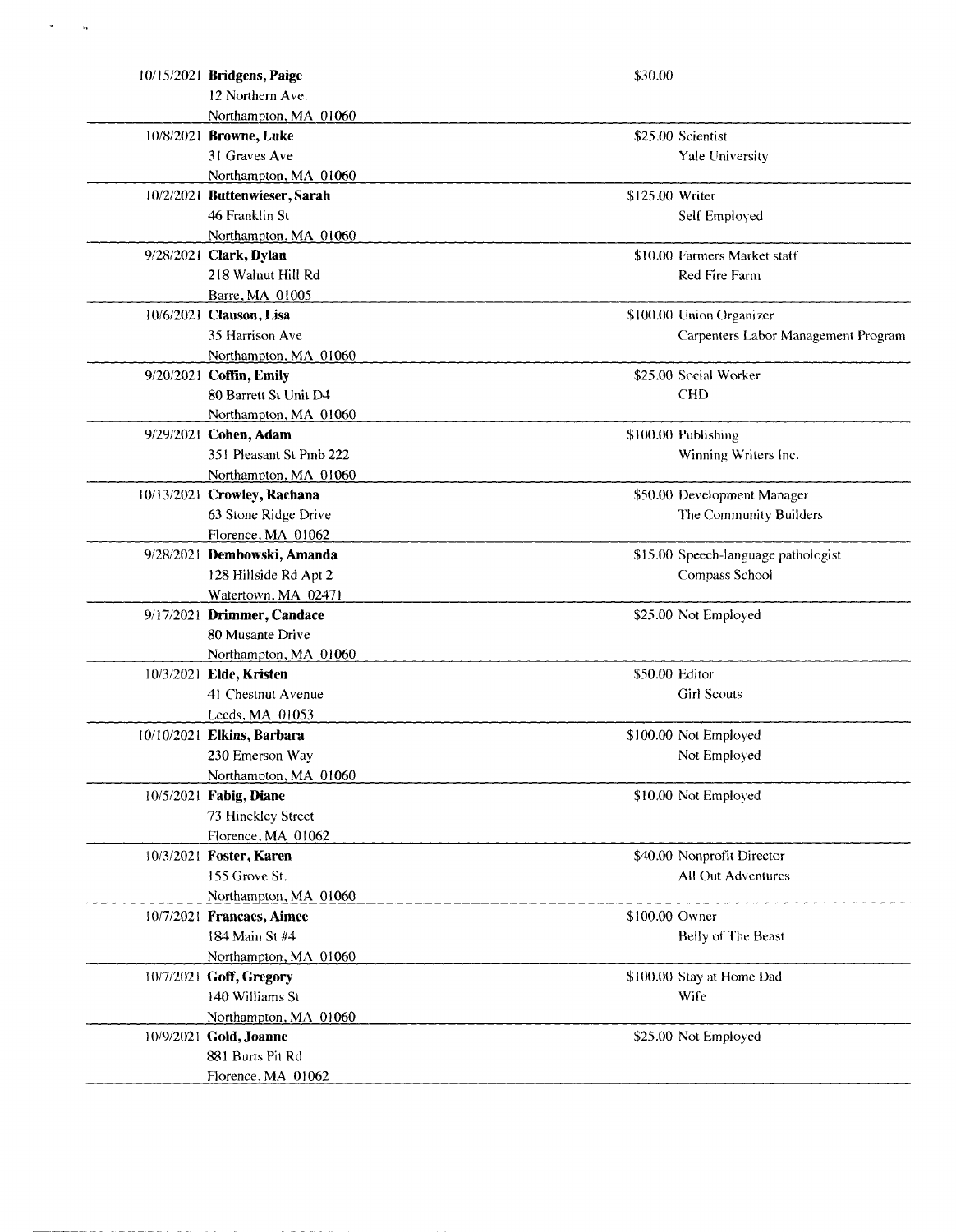| 10/1/2021 Gross, Janet                             |                  | \$50.00 Not Employed              |
|----------------------------------------------------|------------------|-----------------------------------|
| 38 Round Hill Road                                 |                  |                                   |
|                                                    |                  |                                   |
| Northampton, MA 01060<br>10/7/2021 Hannah, Pam     |                  | \$100.00 IT Manager               |
|                                                    |                  |                                   |
| 11 Church St                                       |                  | Umassfive College Fcu             |
| Northampton, MA 01060<br>10/5/2021 Henson, Deborah |                  | \$10.00 Lawyer                    |
| 118 Franklin Street                                |                  | Self Employed                     |
| Northampton, MA 01060                              |                  |                                   |
| 9/25/2021 Holden, Meghan                           |                  | \$25.00 Communications Specialist |
|                                                    |                  | Aclu of Connecticut               |
| 223 Prospect St<br>Northampton, MA_01060           |                  |                                   |
|                                                    | \$100.00 Teacher |                                   |
| 10/7/2021 Horton, Nicholas                         |                  |                                   |
| 341 Prospect Street                                |                  | Amherst College                   |
| Northampton, MA 01060                              | \$100.00 Retired |                                   |
| 10/6/2021 Hyde, Judy<br>13 Butternut Lane          |                  |                                   |
| Northampton, MA 01060                              |                  | Not Employed                      |
| 10/5/2021 Immerman, Gabriel                        |                  | \$500.00 Instructor               |
| 2 High Street                                      |                  | Smith College                     |
| Haydenville, MA 01039                              |                  |                                   |
| 9/26/2021 James, Joanna                            |                  | \$50.00 Union Rep                 |
| 84 Ridgewood Terrace                               |                  | Csea Seiu Local 2001              |
| Northampton, MA 01060                              |                  |                                   |
| 9/20/2021 Jones, Jeff                              |                  | \$50.00 Union Rep                 |
| 76 Woods Road                                      |                  | Ufcw Local 1459                   |
| Northampton, MA 01060                              |                  |                                   |
| 10/13/2021 Jones, T Stephen                        |                  | \$267.00 Not Employed             |
| 123 Black Birch Trail                              |                  | Not Employed                      |
| Florence, MA 01062                                 |                  |                                   |
| 9/23/2021 Katz, Sandra                             |                  | \$50.00 Not Employed              |
| 3 Abby Lane                                        |                  |                                   |
| Saco, ME 04072                                     |                  |                                   |
| 9/16/2021 LaChapelle, Nicole                       | \$15.00 Mayor    |                                   |
| 123 East Street                                    |                  | City of Easthampton               |
| Easthampton, MA 01027                              |                  |                                   |
| 10/10/2021 Leavitt, Mariah                         |                  | \$25.00 Archivist                 |
| 279 Brookside Circle                               |                  | Amherst College                   |
| Florence, MA 01062                                 |                  |                                   |
| 10/14/2021 Lennox, Sara                            |                  | \$100.00 Not Employed             |
| 15 Columbus Avenue                                 |                  | Not Employed                      |
| Northampton, MA 01060                              |                  |                                   |
|                                                    |                  | Diversity Equity & Inclusion      |
| 9/14/2021 Levi, Dina                               | \$50.00          | practitioner                      |
| 88 High Street                                     |                  | Amherst College                   |
| Northampton, MA 01062                              |                  |                                   |
| 10/5/2021 Macrae, Susie                            |                  | \$25.00 Not Employed              |
| 95 Barrett St. #12                                 |                  |                                   |
| Northampton, MA 01060                              |                  |                                   |
| 10/9/2021 McChesney, Ryann                         |                  | \$25.00 Nurse Practioner          |
| 14 Henry St                                        |                  | <b>Baystate Health Systems</b>    |
| Northampton, MA 01060                              |                  |                                   |

 $\mathbf{z} \in \mathcal{X}$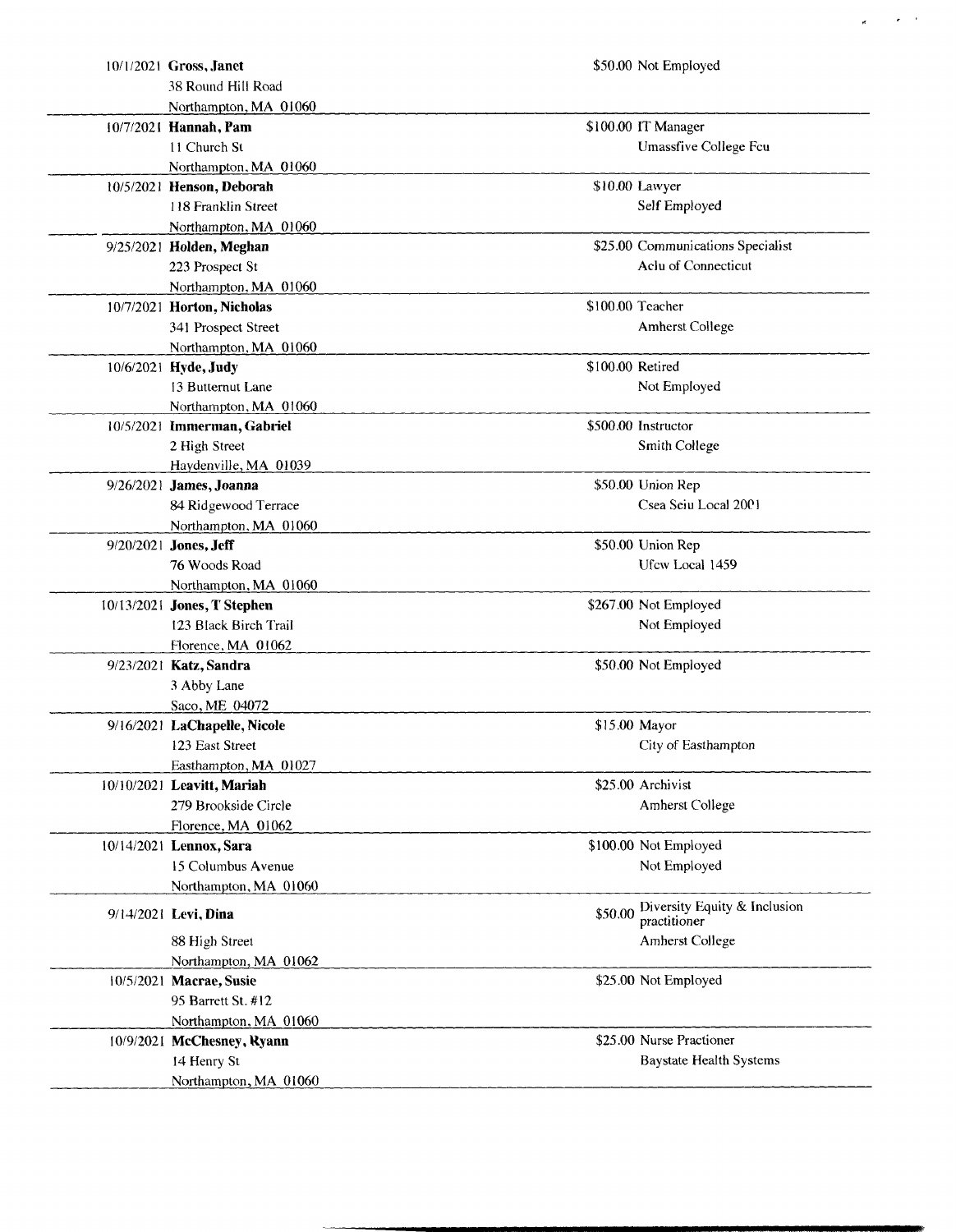| 10/14/2021 Meeropol, Ellen and Robert | \$100.00 Not Employed         |
|---------------------------------------|-------------------------------|
| 84 Musante Dr                         | Not Employed                  |
| Northampton, MA 01060                 |                               |
| 9/14/2021 Melcher, Dale               | \$100.00 Labor Educator       |
| 61 Lyman Road                         | University of Massachusetts   |
| Northampton, MA 01060                 |                               |
| 9/29/2021 Miller, Arianne             | \$50.00 Teacher               |
| 2303 14th Street 925                  | <b>SD</b>                     |
| Washington, DC 20009                  |                               |
| 9/24/2021 Moralee, Jason              | \$50.00 Educator              |
| 102 Bancroft Rd                       | University of Massachusetts   |
| Northampton, MA 01060                 |                               |
| 10/2/2021 Nathan, Martha              | \$50.00 Retired               |
| 24 Massasoit Street                   | Not Employed                  |
| Northampton, MA 01060                 |                               |
| 9/23/2021 Neslusan, Tanya             | \$25.00 Analyst               |
| 262 Cedar Street                      | Health New England            |
| Sturbridge, MA 01518                  |                               |
| 10/10/2021 Normanly, Jennifer         | \$100.00 Professor            |
| Po Box 2297                           | University of Massachusetts   |
| Amherst, MA 01004                     |                               |
| 10/2/2021 Nye, Jennifer L.            | \$25.00 Professor             |
| 49 Prospect St.                       | University of Massachusetts   |
| Northampton, MA 01060                 |                               |
| 10/6/2021 Oppenheim, Carolyn          | \$50.00 Not Employed          |
| 3 Montview Ave.                       | Not Employed                  |
| Northampton, MA 01060                 |                               |
| 10/5/2021 Paik, Megan                 | \$50.00 Adjunct Professor     |
| 9 Laurel St                           | University of Massachusetts   |
| Northampton, MA 01060                 |                               |
| 10/7/2021 Paik, Megan                 | \$50.00 Adjunct Professor     |
| 9 Laurel St                           | University of Massachusetts   |
| Northampton, MA 01060                 |                               |
| 9/13/2021 Pastrich-klemer, Kate       | \$100.00 Chiropractor         |
| 86 Moser St                           | Self Employed                 |
| Northampton, MA 01060                 |                               |
| 10/12/2021 Phillips, Chris            | \$25.00 Not Employed          |
| 27 Highland Avenue                    | Not Employed                  |
| Northampton, MA 01060                 |                               |
| 10/3/2021 Reber, Andrea               | \$50.00 Not Employed          |
| 65 Franklin St                        | Not Employed                  |
| Northampton, MA 01060                 |                               |
| 10/7/2021 Robinson, Maria             | \$100.00 State Representative |
| 560 Edgell Road                       | Commonwealth of Massachusetts |
| Framingham, MA 01701                  |                               |
| 9/15/2021 Rothstein, Nathan           | \$16.66 Co-founder            |
| 53 Dana St                            | Project Repat                 |
| Cambridge, MA 02138                   |                               |
| 10/4/2021 Salsich, Annie              | \$50.00 Self Employed         |
| 378 Pleasant Street                   | Self Employed                 |
| Northampton, MA 01060                 |                               |
|                                       |                               |

 $\bullet$ 

 $\ddot{\phantom{a}}$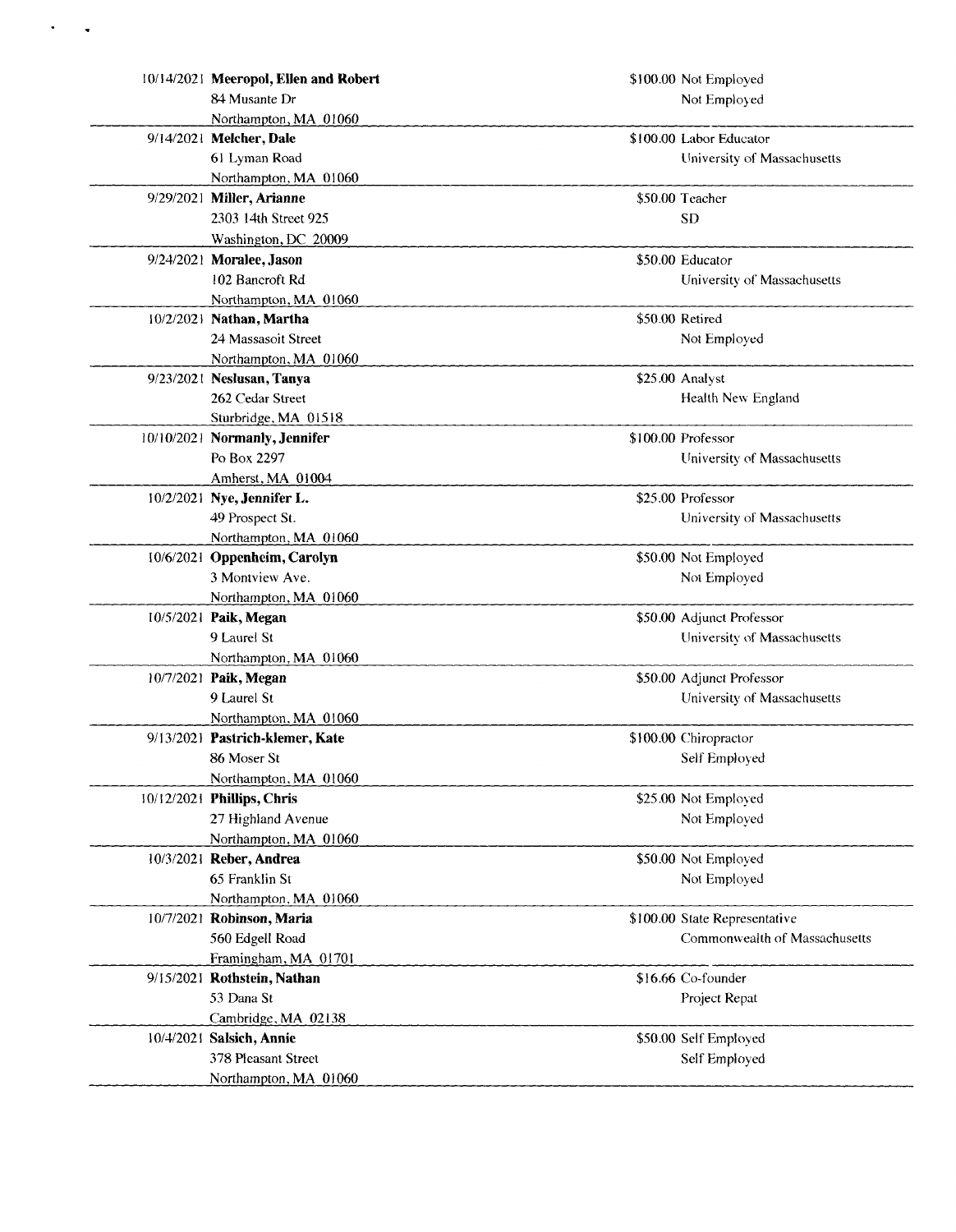| 10/11/2021 Salsich, Annie      |                                   |            | \$50.00 Self Employed             |
|--------------------------------|-----------------------------------|------------|-----------------------------------|
| 378 Pleasant Street            |                                   |            | Self Employed                     |
| Northampton, MA 01060          |                                   |            |                                   |
| 10/5/2021 Simon, Alan          |                                   |            | \$100.00 Business Consultant      |
| 49 Ford Crossing               |                                   |            | Self Employed                     |
| Northampton, MA 01060          |                                   |            |                                   |
| 10/9/2021 Sternbach, Nancy     |                                   |            | \$25.00 Not Employed              |
| 76 Franklin St                 |                                   |            |                                   |
| Northampton, MA 01060          |                                   |            |                                   |
| 9/28/2021 Trombly, Chelsie     |                                   |            | \$5.00 Scheduling Assistant       |
| 115 Nonotuck St.               |                                   |            | <b>BHA</b>                        |
| Holyoke, MA 01040              |                                   |            |                                   |
| 10/6/2021 Voss, Susan          |                                   |            | \$100.00 Professor                |
| 89 Ridgewood Terrace           |                                   |            | Smith College                     |
| Northampton, MA 01060          |                                   |            |                                   |
| 10/8/2021 Wehman-brown, Grover |                                   |            | \$15.00 Teacher                   |
| 1418 5th St #2                 |                                   |            | <b>UNC</b>                        |
| Alameda, CA 94501              |                                   |            |                                   |
| 10/5/2021 Weiner, Thomas       |                                   |            | \$25.00 College Supervisor        |
| 11 Linden St                   |                                   |            | Smith College                     |
| Northampton, MA 01060          |                                   |            |                                   |
| 9/20/2021 Wheeler, Hollis      |                                   | \$25.00    |                                   |
| 25 Denise Court                |                                   |            |                                   |
| Northampton, MA 01060          |                                   |            |                                   |
| 10/11/2021 Wimsatt, William    |                                   |            | \$50.00 Director                  |
| 37 Kensington St.              |                                   |            | All Hands On Deck, Inc.           |
| Northampton, MA 01060          |                                   |            |                                   |
| 9/20/2021 Wolf, Megan          |                                   |            | \$100.00 Director of Partnerships |
| 176 South St                   |                                   |            | Solidago Foundation               |
| Northampton, MA 01060          |                                   |            |                                   |
|                                | <b>Total Itemized Receipts:</b>   | \$4,633.66 |                                   |
|                                | <b>Total Unitemized Receipts:</b> | \$0.00     |                                   |
|                                | <b>Total Receipts:</b>            | \$4,633.66 |                                   |

 $\mathcal{L}(\mathcal{A})$ 

 $\bullet$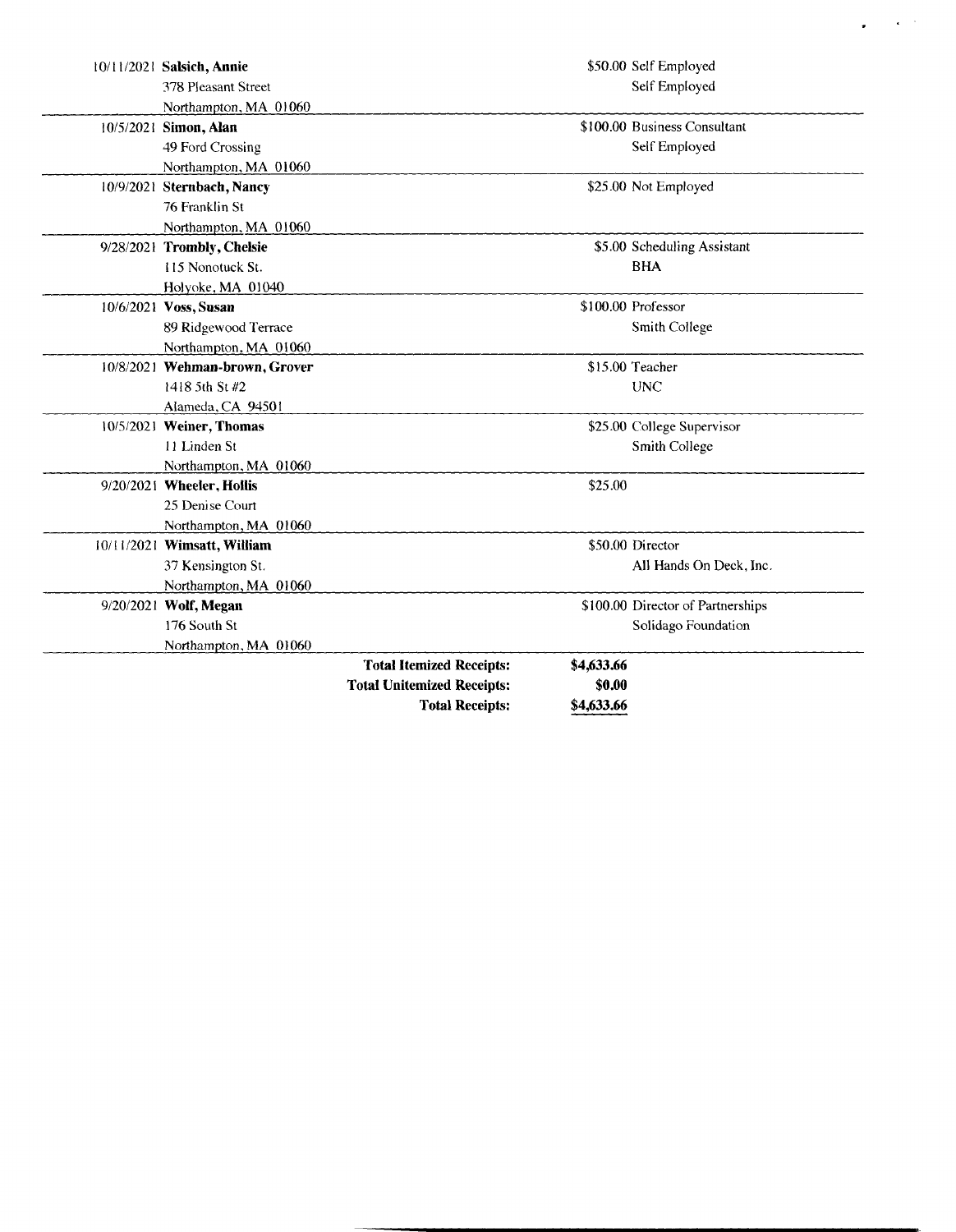|                     | M.G.L. c. 55 requires committees to list, in alphabetical order, all expenditures over \$50 in a reporting period.<br>Committees must keep detailed accounts and records of all expenditures, but need only itemize those over \$50.<br>Expenditures over \$50 and under may be added together from committee records, and reported on line 13. |                       |                                              |
|---------------------|-------------------------------------------------------------------------------------------------------------------------------------------------------------------------------------------------------------------------------------------------------------------------------------------------------------------------------------------------|-----------------------|----------------------------------------------|
|                     | <b>Date Name and Address</b>                                                                                                                                                                                                                                                                                                                    | <b>Amount Purpose</b> |                                              |
| 10/19/2021 Act Blue |                                                                                                                                                                                                                                                                                                                                                 |                       | \$451.63 Fees For Contributions $3/14-10/15$ |
|                     | 366 Summer St.                                                                                                                                                                                                                                                                                                                                  |                       |                                              |
|                     | Somerville, MA 02144                                                                                                                                                                                                                                                                                                                            |                       |                                              |
|                     | 10/7/2021 Collective Copies                                                                                                                                                                                                                                                                                                                     |                       | $$227.11$ Palm Cards                         |
|                     | 93 Main Street                                                                                                                                                                                                                                                                                                                                  |                       |                                              |
|                     | Florence, MA 01062                                                                                                                                                                                                                                                                                                                              |                       |                                              |
|                     | 10/22/2021 Collective Copies                                                                                                                                                                                                                                                                                                                    |                       | \$227.11 500 Palm Cards                      |
|                     | 93 Main Street                                                                                                                                                                                                                                                                                                                                  |                       |                                              |
|                     | Florence. MA 01062                                                                                                                                                                                                                                                                                                                              |                       |                                              |
|                     | 10/19/2021 Lisa Baskin                                                                                                                                                                                                                                                                                                                          |                       | \$250.00 Over Contribution Limit             |
|                     | Po Box 314                                                                                                                                                                                                                                                                                                                                      |                       |                                              |
|                     | Leeds, MA $01053$                                                                                                                                                                                                                                                                                                                               |                       |                                              |
|                     | 9/27/2021 Massachusetts Democratic Party                                                                                                                                                                                                                                                                                                        |                       | \$77.86 Robocalls                            |
|                     | 11 Beacon St, Suite 410                                                                                                                                                                                                                                                                                                                         |                       |                                              |
|                     | Boston, MA 02108                                                                                                                                                                                                                                                                                                                                |                       |                                              |
|                     | 10/5/2021 Signs of Justice                                                                                                                                                                                                                                                                                                                      |                       | $$524.00$ Yard Signs                         |
|                     | 9220 Sw Barbur Blvd Suite #119-122                                                                                                                                                                                                                                                                                                              |                       |                                              |
|                     | Portland, OR 97219                                                                                                                                                                                                                                                                                                                              |                       |                                              |
|                     | 9/21/2021 Winning Campaign Strategies                                                                                                                                                                                                                                                                                                           |                       | \$3,537.85 Mailers and Postage               |
|                     | 399 River Rd                                                                                                                                                                                                                                                                                                                                    |                       |                                              |
|                     | Hudson, MA 01749                                                                                                                                                                                                                                                                                                                                |                       |                                              |
|                     | <b>Total Itemized Expenditures:</b>                                                                                                                                                                                                                                                                                                             | \$5,295.56            |                                              |
|                     | <b>Total Unitemized Expenditures:</b>                                                                                                                                                                                                                                                                                                           | \$0.00                |                                              |
|                     | <b>Total Expenditures:</b>                                                                                                                                                                                                                                                                                                                      | \$5,295.56            |                                              |

## Schedule B: Expenditures

 $\sigma_{\rm{max}}$